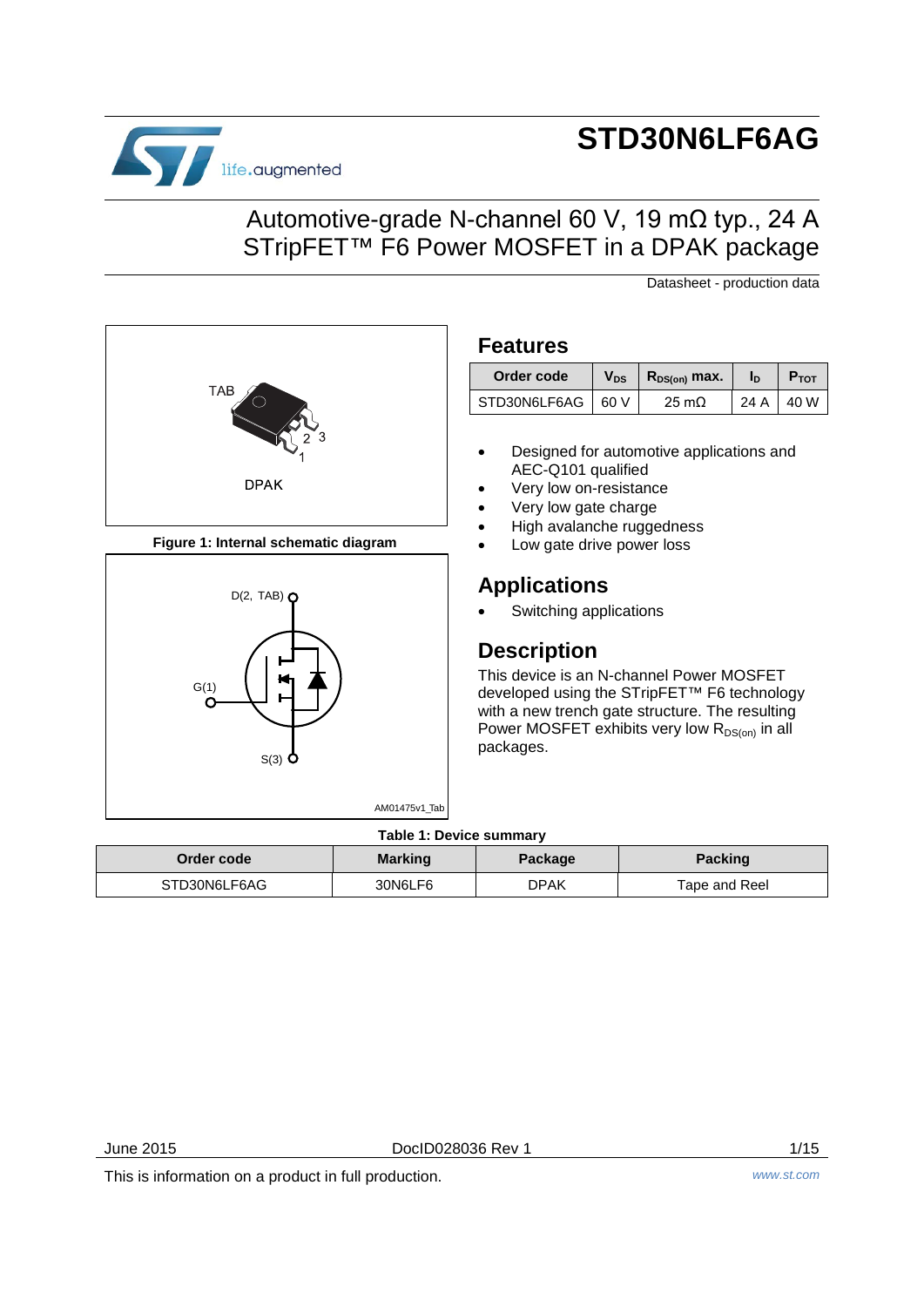## **Contents**

| $\mathbf 1$             |     |  |
|-------------------------|-----|--|
| 2 <sup>1</sup>          |     |  |
|                         | 2.1 |  |
| $\mathbf{3}$            |     |  |
| $\overline{\mathbf{4}}$ |     |  |
|                         |     |  |
|                         |     |  |
| 5                       |     |  |

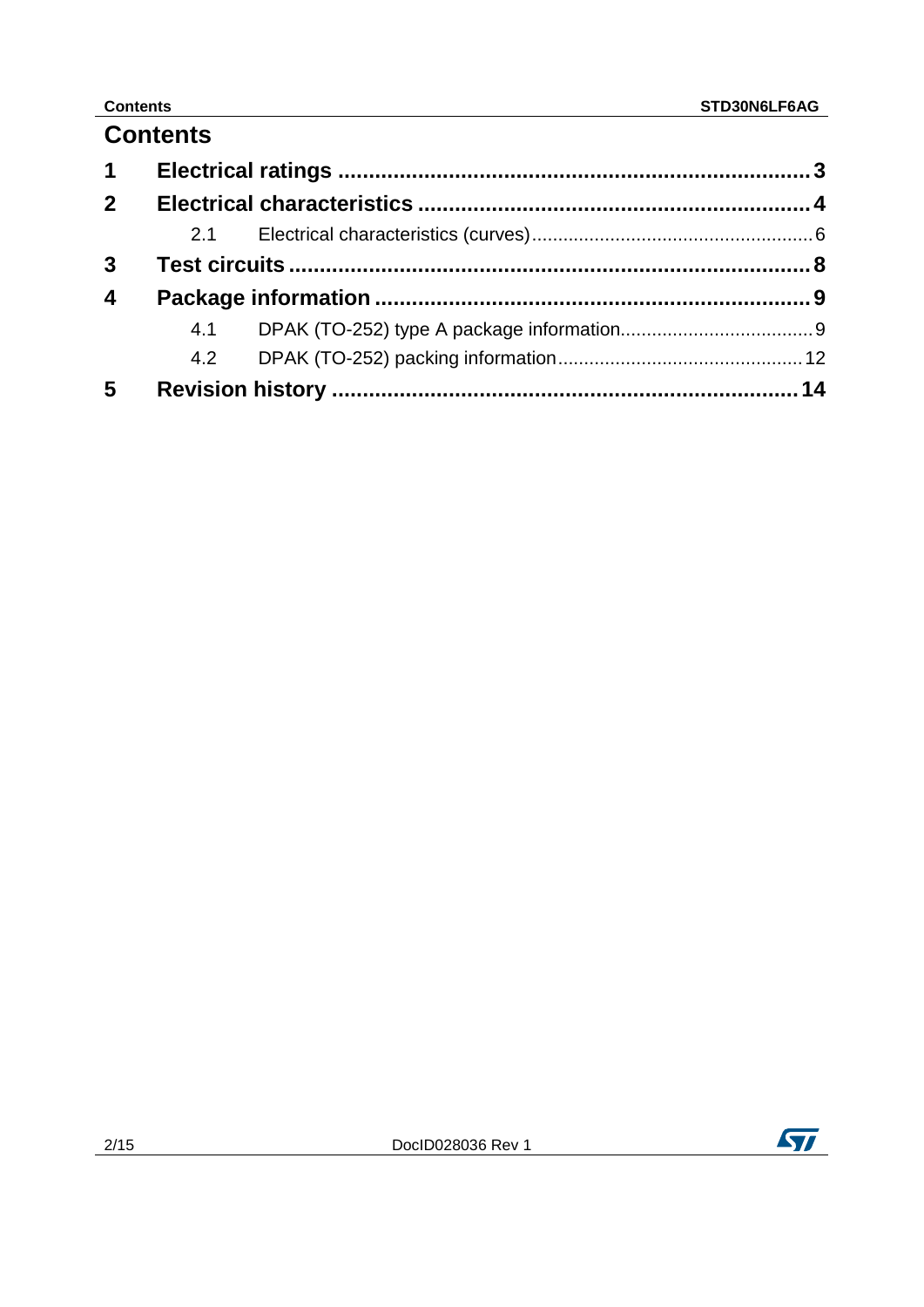## **1 Electrical ratings**

**Table 2: Absolute maximum ratings**

<span id="page-2-0"></span>

| Symbol            | <b>Parameter</b>                                                     | Value        | Unit |
|-------------------|----------------------------------------------------------------------|--------------|------|
| $V_{DS}$          | Drain-source voltage                                                 | 60           | V    |
| $V_{GS}$          | Gate-source voltage                                                  | ±20          | V    |
|                   | Drain current (continuous) at $T_{\text{case}} = 25 \text{ °C}$      | 24           |      |
| $I_{\text{D}}$    | Drain current (continuous) at $T_{\text{case}} = 100 \text{ °C}$     | 17           | A    |
| Im <sup>(1)</sup> | Drain current (pulsed)                                               | 96           | A    |
| $P_{TOT}$         | Total dissipation at $T_{\text{case}} = 25 \text{ }^{\circ}\text{C}$ | 40           | W    |
| $E_{AS}^{(2)}$    | Single pulse avalanche energy                                        | 130          | mJ   |
| $T_{\text{stg}}$  | Storage temperature                                                  | $-55$ to 175 | °C   |
| Τì                | Operating junction temperature                                       |              |      |

#### **Notes:**

<span id="page-2-1"></span> $(1)$  Pulse width is limited by safe operating area.

<span id="page-2-2"></span><sup>(2)</sup> starting T<sub>j</sub> = 25 °C, I<sub>D</sub> = 24 A, V<sub>DD</sub> = 43.5 V.

#### **Table 3: Thermal data**

| Symbol              | <b>Parameter</b>                 | Value | Unit |
|---------------------|----------------------------------|-------|------|
| $R_{\rm thi-case}$  | Thermal resistance junction-case | 3.75  | °C∕W |
| $R_{\text{thipcb}}$ | Thermal resistance junction-pcb  | 35    |      |

#### **Notes:**

 $(1)$  When mounted on a 1-inch<sup>2</sup> FR-4 board, 2 oz Cu.

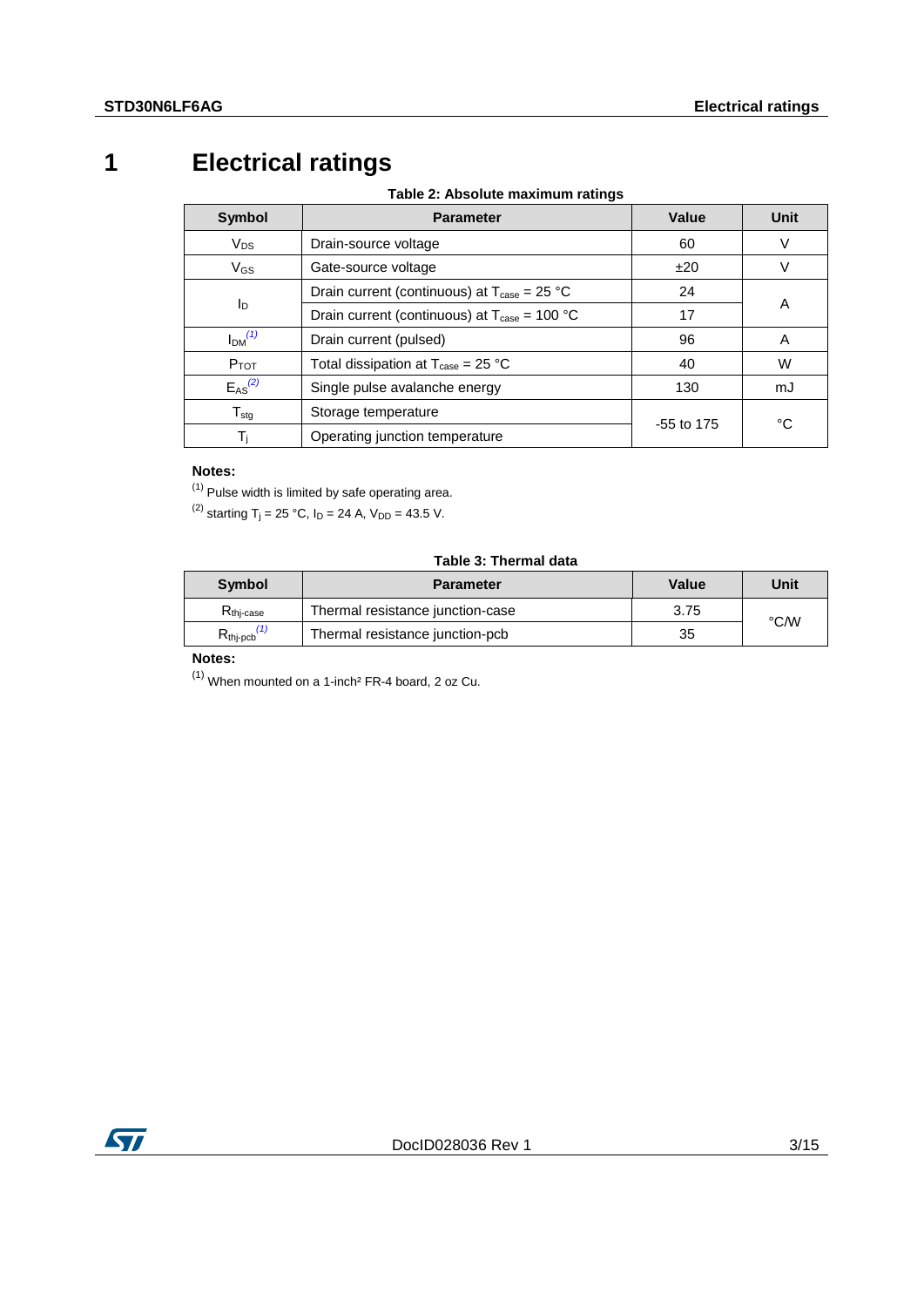## **2 Electrical characteristics**

<span id="page-3-0"></span> $(T_{\text{case}} = 25 \text{ °C}$  unless otherwise specified)

| <b>Symbol</b>           | <b>Parameter</b>                      | <b>Test conditions</b>                                                 | Min. | Typ. | Max. | Unit      |
|-------------------------|---------------------------------------|------------------------------------------------------------------------|------|------|------|-----------|
| $V_{(BR)DSS}$           | Drain-source breakdown<br>voltage     | $V_{GS} = 0$ V, $I_D = 250$ µA                                         | 60   |      |      | V         |
| <b>l</b> <sub>DSS</sub> | Zero gate voltage drain<br>current    | $V_{GS} = 0$ V, $V_{DS} = 60$ V                                        |      |      |      |           |
|                         |                                       | $V_{GS} = 0$ V, $V_{DS} = 60$ V,<br>$T_{\text{case}} = 125 \text{ °C}$ |      |      | 100  | μA        |
| <b>I</b> GSS            | Gate-body leakage current             | $V_{DS} = 0 V$ , $V_{GS} = \pm 20 V$                                   |      |      | ±100 | nA        |
| $V_{GS(th)}$            | Gate threshold voltage                | $V_{DS} = V_{GS}$ , $I_D = 250 \mu A$                                  |      |      | 2.5  | V         |
| $R_{DS(on)}$            | Static drain-source on-<br>resistance | $V_{GS}$ = 10 V, $I_D$ = 12 A                                          |      | 19   | 25   |           |
|                         |                                       | $V_{GS}$ = 4.5 V, $I_D$ = 12 A                                         |      | 24   | 30   | $m\Omega$ |

|  | Table 5: Dynamic |  |
|--|------------------|--|
|  |                  |  |

| <b>Symbol</b>    | <b>Parameter</b>                | <b>Test conditions</b>          | Min. | Typ. | Max.                     | Unit |
|------------------|---------------------------------|---------------------------------|------|------|--------------------------|------|
| $C_{iss}$        | Input capacitance               |                                 |      | 1320 | $\overline{\phantom{0}}$ |      |
| $C_{\text{oss}}$ | Output capacitance              | $V_{DS}$ = 25 V, f = 1 MHz,     |      | 88.5 |                          | рF   |
| C <sub>rss</sub> | Reverse transfer<br>capacitance | $V_{GS} = 0 V$                  |      | 58   |                          |      |
| $Q_g$            | Total gate charge               | $V_{DD}$ = 30 V, $I_D$ = 24 A,  |      | 26   | -                        |      |
| $Q_{gs}$         | Gate-source charge              | $V_{GS}$ = 10 V (see Figure 14: |      | 6    |                          | nС   |
| $Q_{gd}$         | Gate-drain charge               | "Gate charge test circuit")     |      | 3.3  |                          |      |

**Table 6: Switching times**

| <b>Symbol</b> | <b>Parameter</b>    | <b>Test conditions</b>                                                   | Min. | Typ. | Max. | Unit |
|---------------|---------------------|--------------------------------------------------------------------------|------|------|------|------|
| $t_{d(on)}$   | Turn-on delay time  | $V_{DD}$ = 30 V, $I_D$ = 12 A,                                           |      | 10   |      |      |
| t,            | Rise time           | $R_G = 4.7 \Omega$ , $V_{GS} = 10 V$ (see<br>Figure 13: "Switching times |      | 19   |      |      |
| $t_{d(off)}$  | Turn-off delay time | test circuit for resistive load"                                         |      | 56   |      | ns   |
| tŧ            | Fall time           | and Figure 18: "Switching time<br>waveform")                             |      |      |      |      |

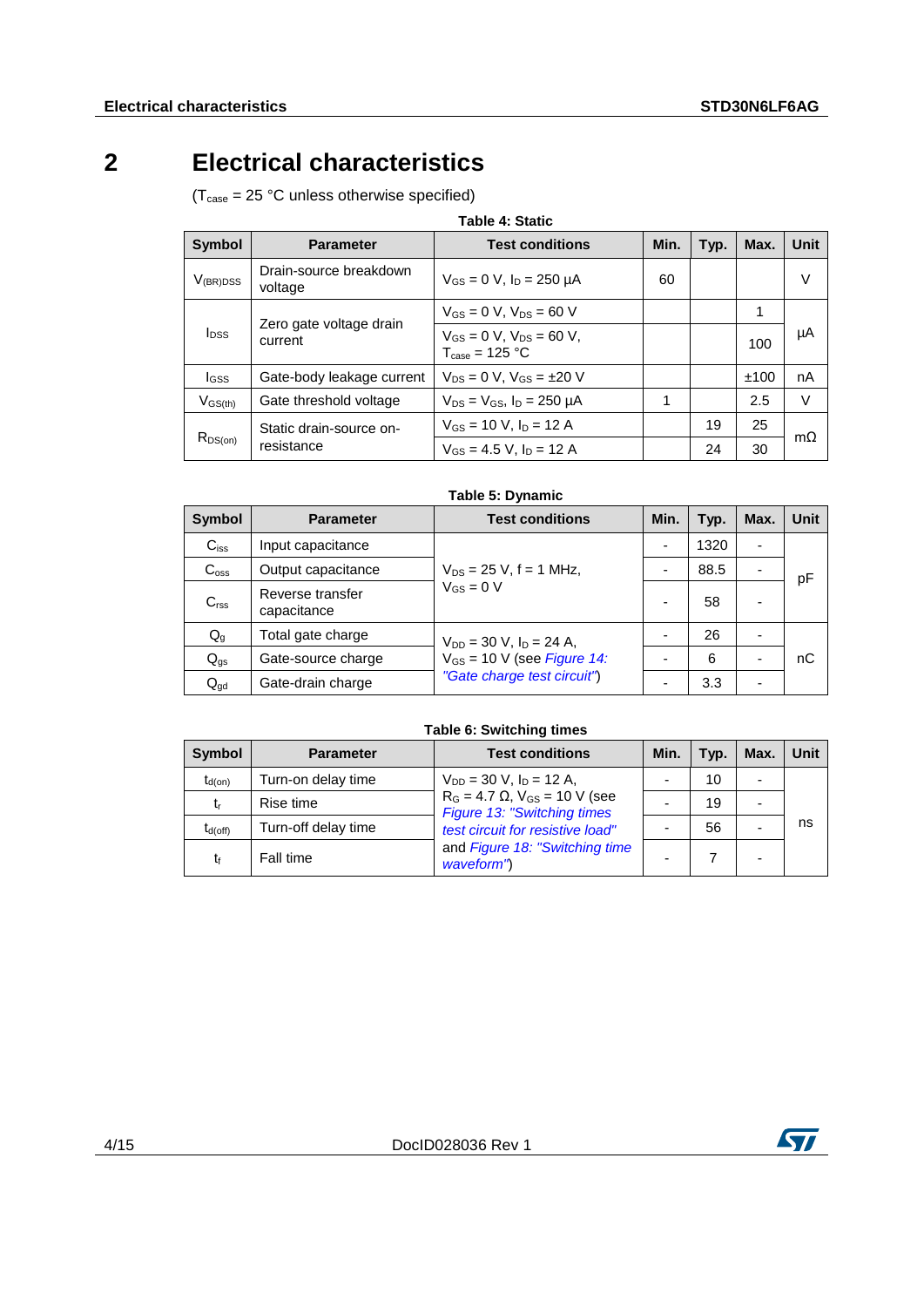#### **STD30N6LF6AG Electrical characteristics**

| Table 7: Source-drain diode |                                  |                                                                               |      |      |      |      |  |
|-----------------------------|----------------------------------|-------------------------------------------------------------------------------|------|------|------|------|--|
| Symbol                      | <b>Parameter</b>                 | <b>Test conditions</b>                                                        | Min. | Typ. | Max. | Unit |  |
| Isp                         | Source-drain current             |                                                                               |      |      | 24   | A    |  |
| $I_{SDM}$ <sup>(1)</sup>    | Source-drain current<br>(pulsed) |                                                                               |      |      | 96   | A    |  |
| $V_{SD}^{(2)}$              | Forward on voltage               | $V_{GS} = 0$ V, $I_{SD} = 24$ A                                               |      |      | 1.3  | V    |  |
| $t_{rr}$                    | Reverse recovery time            | $I_{SD} = 24$ A, di/dt = 100 A/µs,                                            |      | 22.4 |      | ns   |  |
| $Q_{rr}$                    | Reverse recovery charge          | $V_{DD} = 48$ V, T <sub>J</sub> = 150 °C (see<br>Figure 15: "Test circuit for |      | 22.2 |      | nC   |  |
| <b>IRRM</b>                 | Reverse recovery current         | inductive load switching and<br>diode recovery times")                        |      | 2    |      | A    |  |

#### **Notes:**

<span id="page-4-0"></span> $<sup>(1)</sup>$  Current is limited by package.</sup>

<span id="page-4-1"></span>(2) Pulse test: pulse duration =  $300 \text{ }\mu\text{s}$ , duty cycle 1.5%.

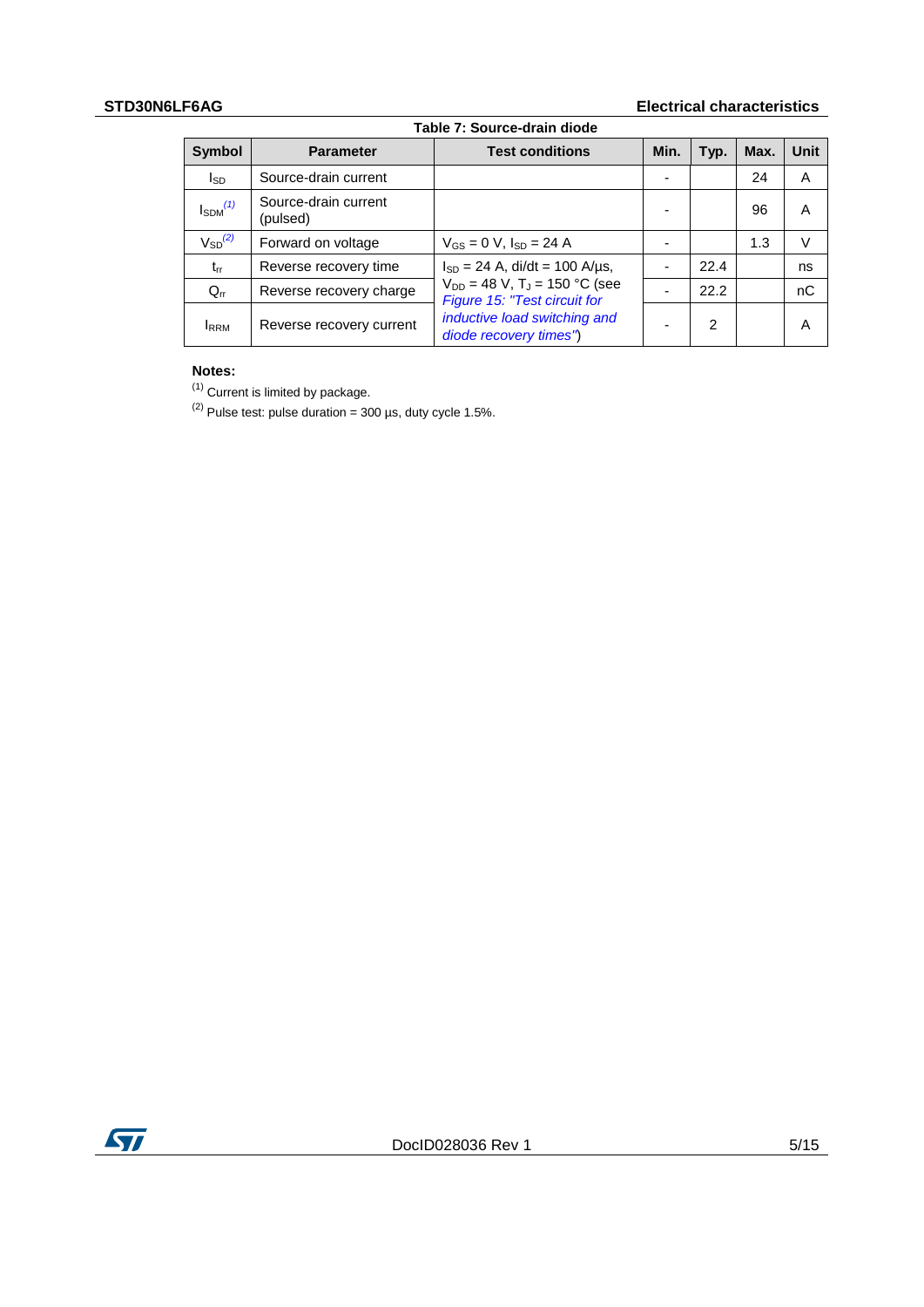<span id="page-5-0"></span>



6/15 DocID028036 Rev 1

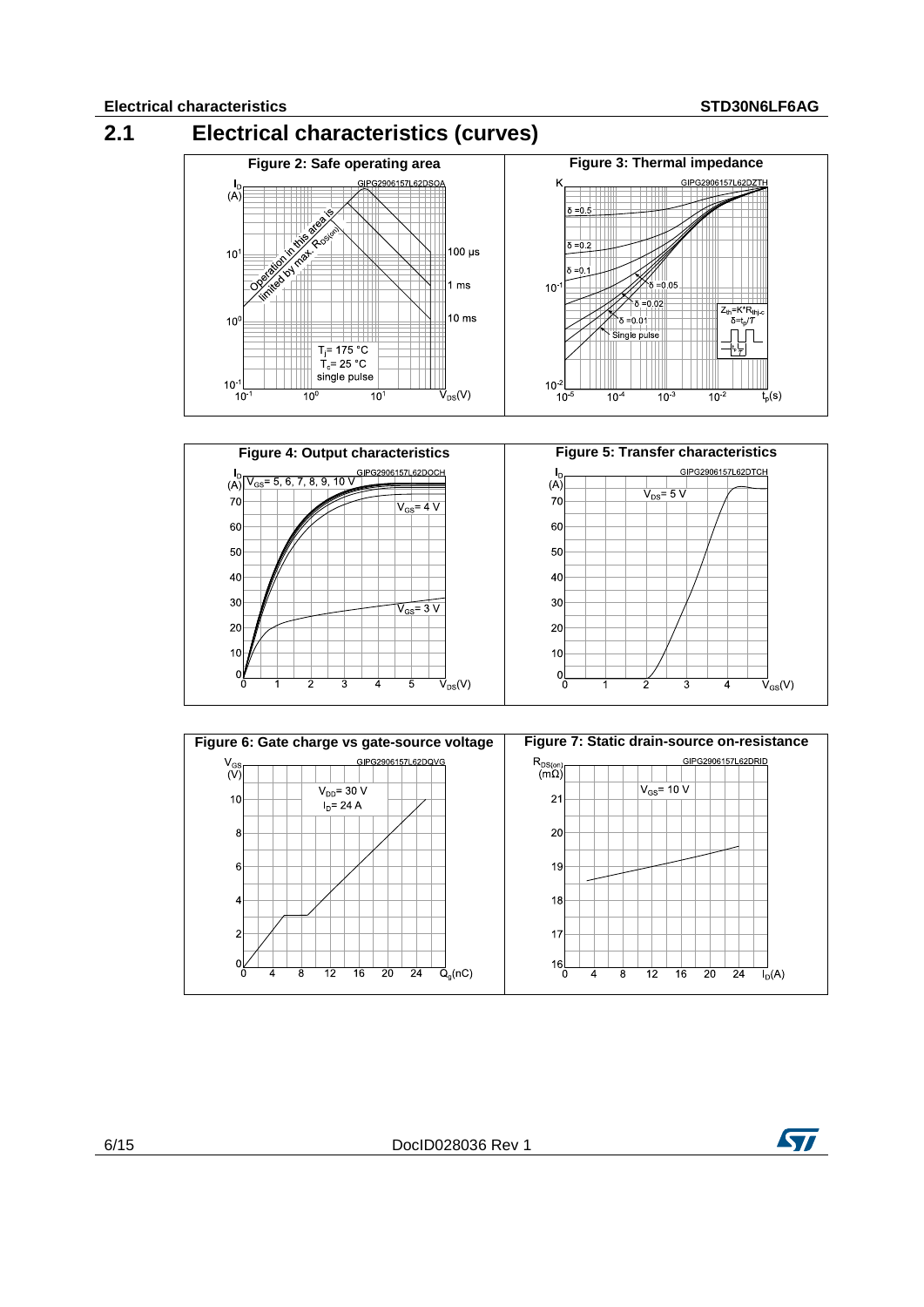#### **STD30N6LF6AG Electrical characteristics**







ST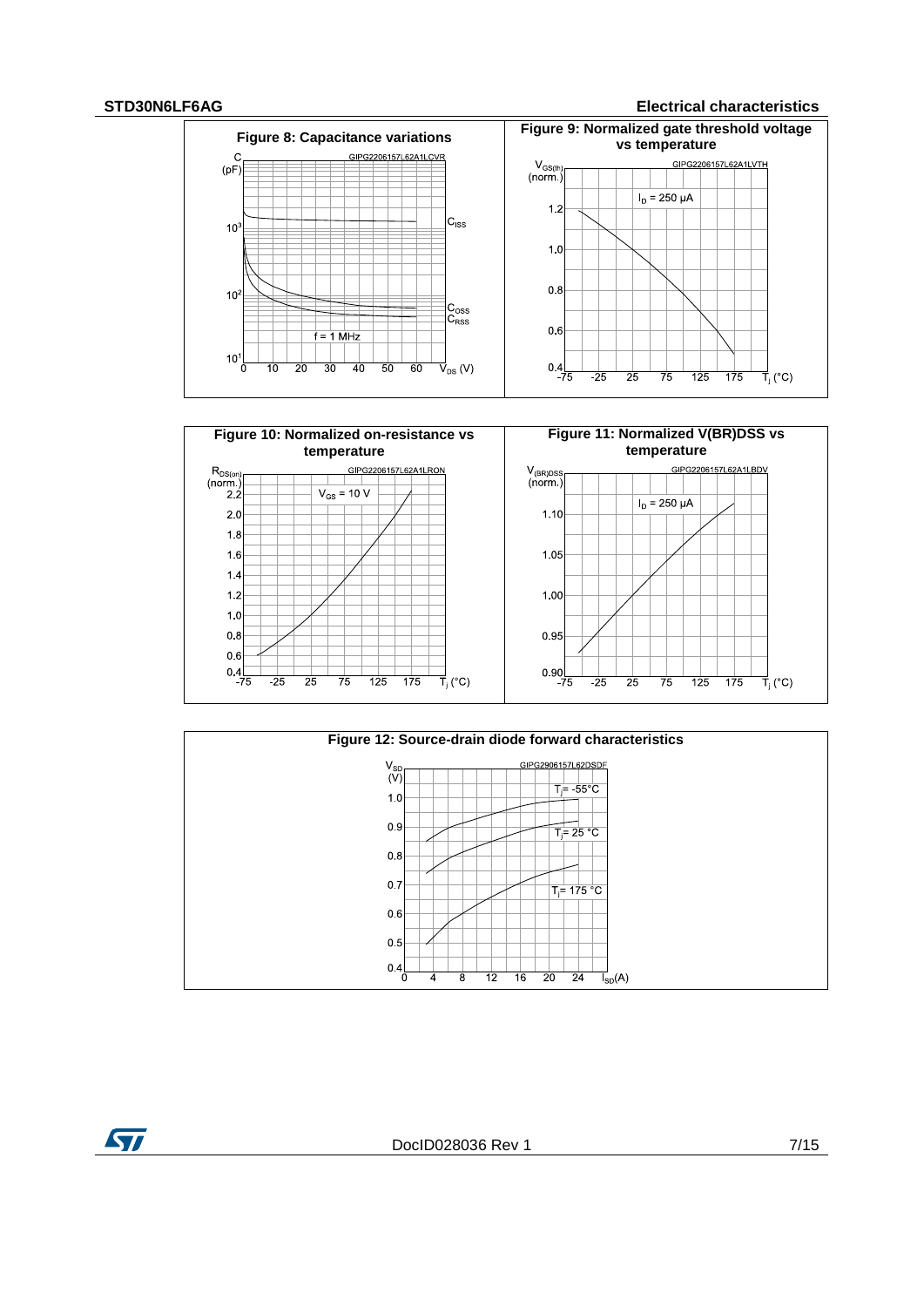## <span id="page-7-1"></span><span id="page-7-0"></span>**3 Test circuits**

<span id="page-7-2"></span>

<span id="page-7-4"></span>

<span id="page-7-3"></span>

| 8/15 | DocID028036 Rev |  |
|------|-----------------|--|
|      |                 |  |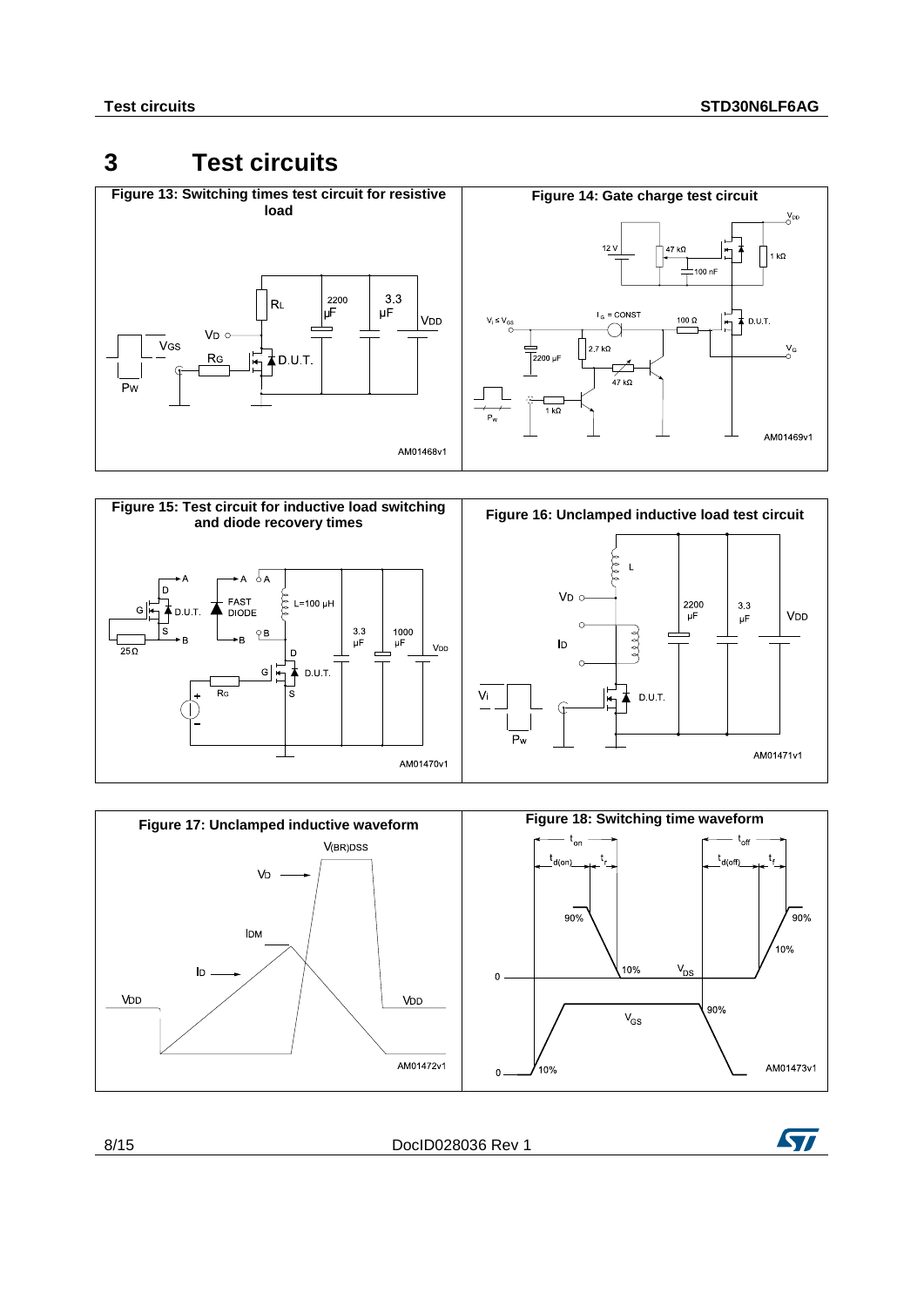## **4 Package information**

<span id="page-8-0"></span>In order to meet environmental requirements, ST offers these devices in different grades of ECOPACK® packages, depending on their level of environmental compliance. ECOPACK® specifications, grade definitions and product status are available at: *www.st.com*.  $ECOPACK^{\circ}$  is an ST trademark.

## **4.1 DPAK (TO-252) type A package information**

<span id="page-8-1"></span>

**Figure 19: DPAK (TO-252) type A package outline**

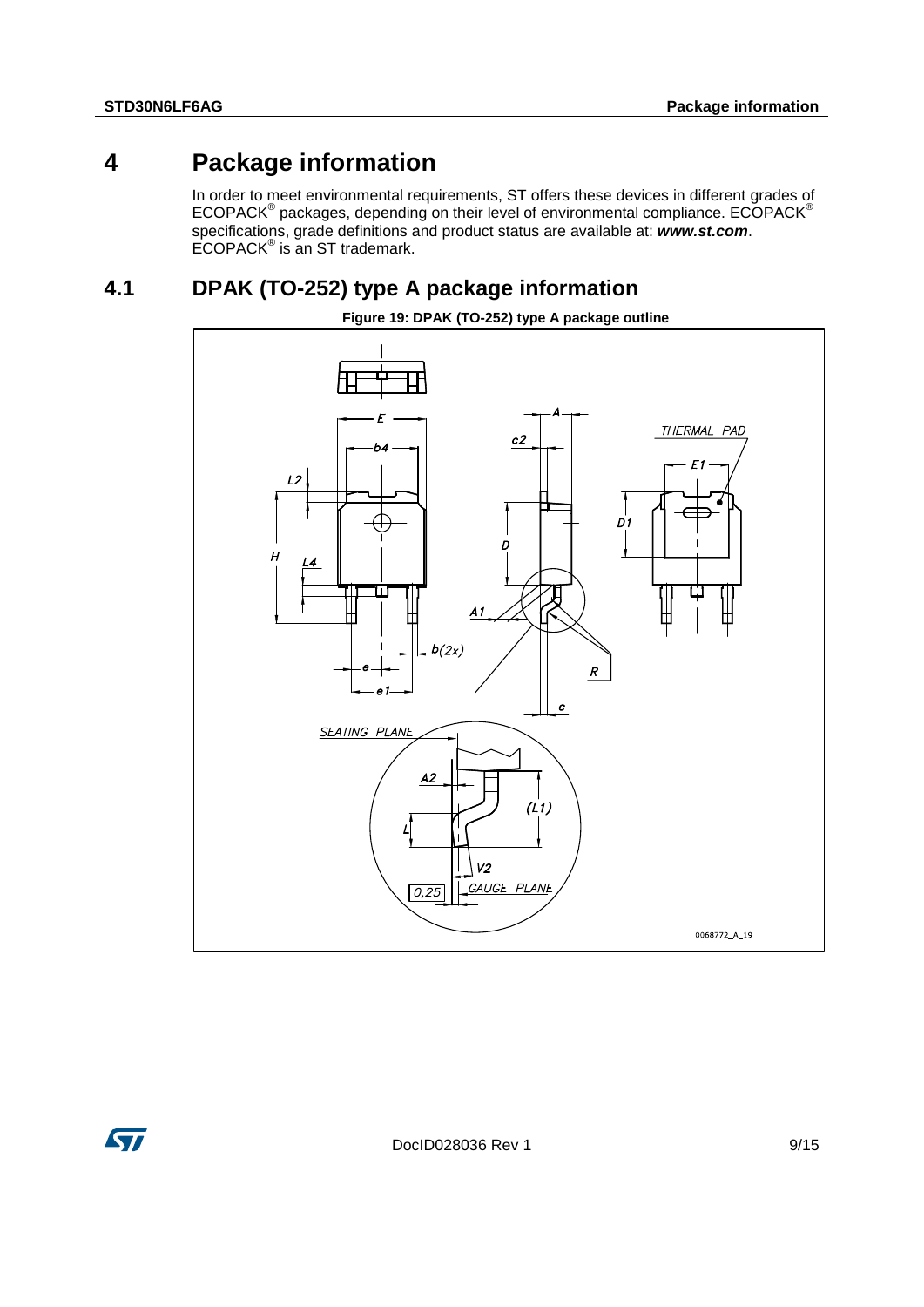#### **Package information STD30N6LF6AG**

| Table 8: DPAK (TO-252) type A mechanical data |             |      |             |  |  |
|-----------------------------------------------|-------------|------|-------------|--|--|
| Dim.                                          |             | mm   |             |  |  |
|                                               | Min.        | Typ. | Max.        |  |  |
| A                                             | 2.20        |      | 2.40        |  |  |
| A1                                            | 0.90        |      | 1.10        |  |  |
| A2                                            | 0.03        |      | 0.23        |  |  |
| $\sf b$                                       | 0.64        |      | 0.90        |  |  |
| b4                                            | 5.20        |      | 5.40        |  |  |
| ${\bf c}$                                     | 0.45        |      | 0.60        |  |  |
| c2                                            | 0.48        |      | 0.60        |  |  |
| D                                             | 6.00        |      | 6.20        |  |  |
| D <sub>1</sub>                                | 4.95        | 5.10 | 5.25        |  |  |
| E                                             | 6.40        |      | 6.60        |  |  |
| E <sub>1</sub>                                | 4.60        | 4.70 | 4.80        |  |  |
| e                                             | 2.16        | 2.28 | 2.40        |  |  |
| e1                                            | 4.40        |      | 4.60        |  |  |
| H                                             | 9.35        |      | 10.10       |  |  |
| L                                             | 1.00        |      | 1.50        |  |  |
| (L1)                                          | 2.60        | 2.80 | 3.00        |  |  |
| L2                                            | 0.65        | 0.80 | 0.95        |  |  |
| L4                                            | 0.60        |      | 1.00        |  |  |
| R                                             |             | 0.20 |             |  |  |
| V <sub>2</sub>                                | $0^{\circ}$ |      | $8^{\circ}$ |  |  |

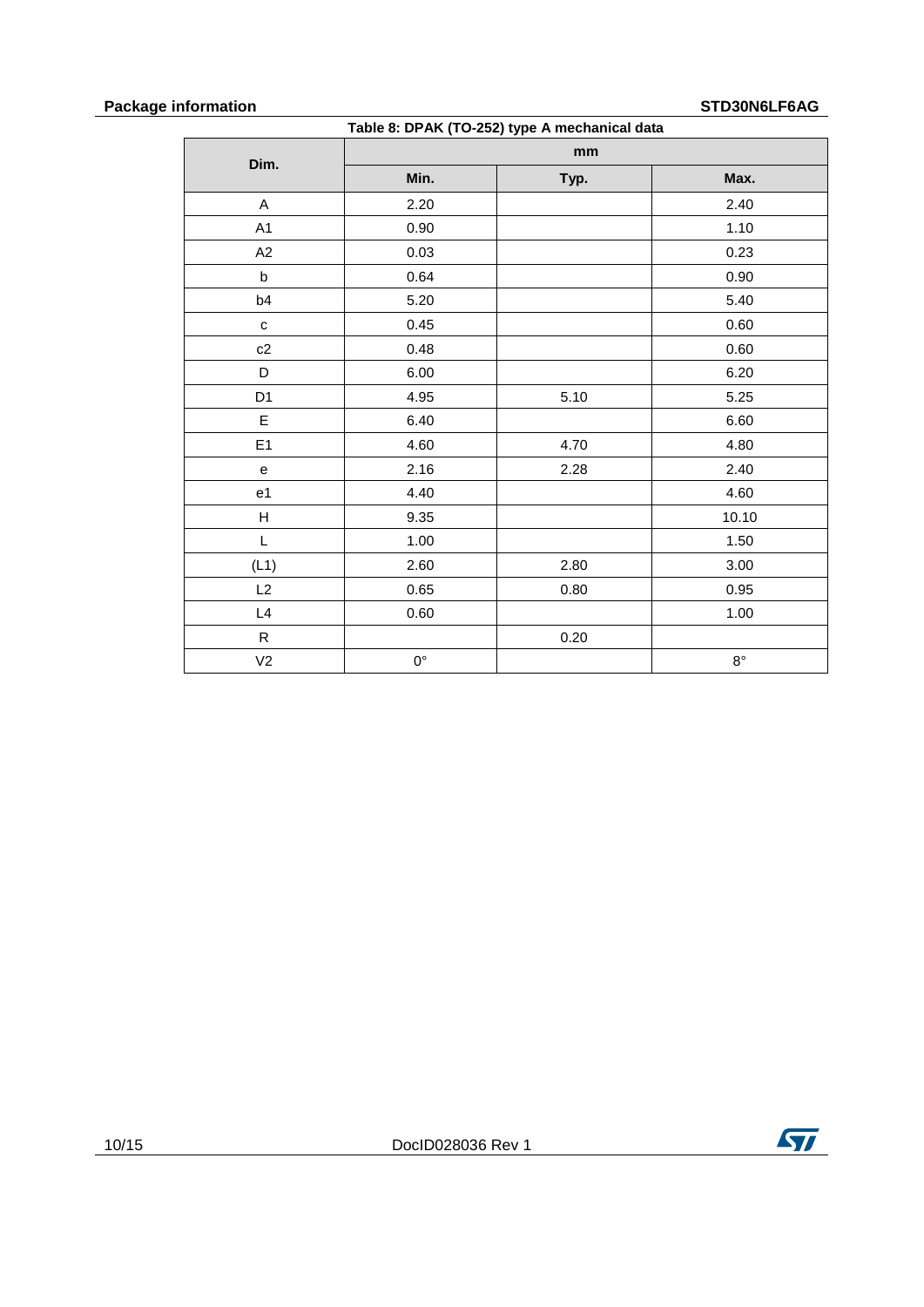**STD30N6LF6AG Package information** 



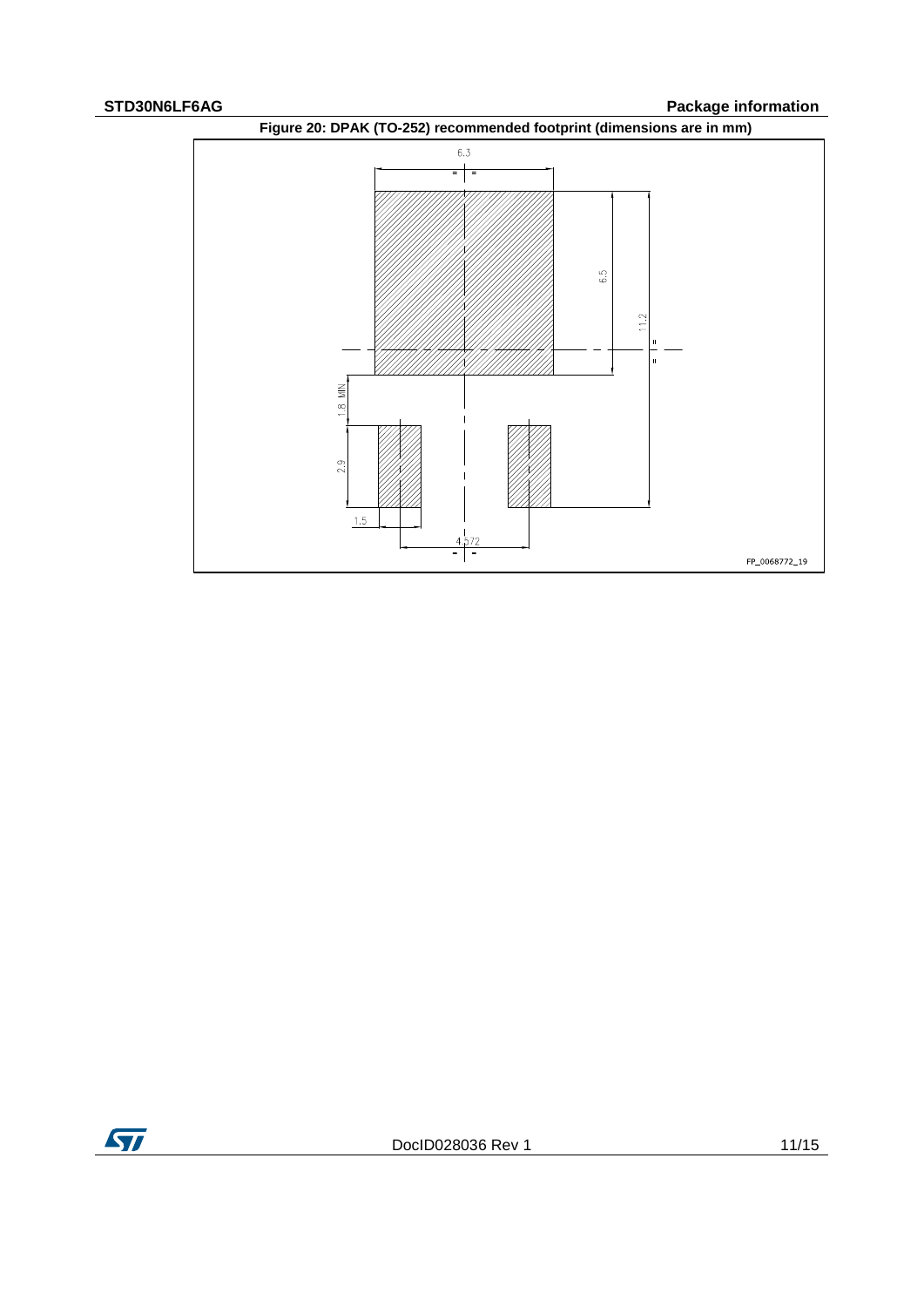

<span id="page-11-0"></span>

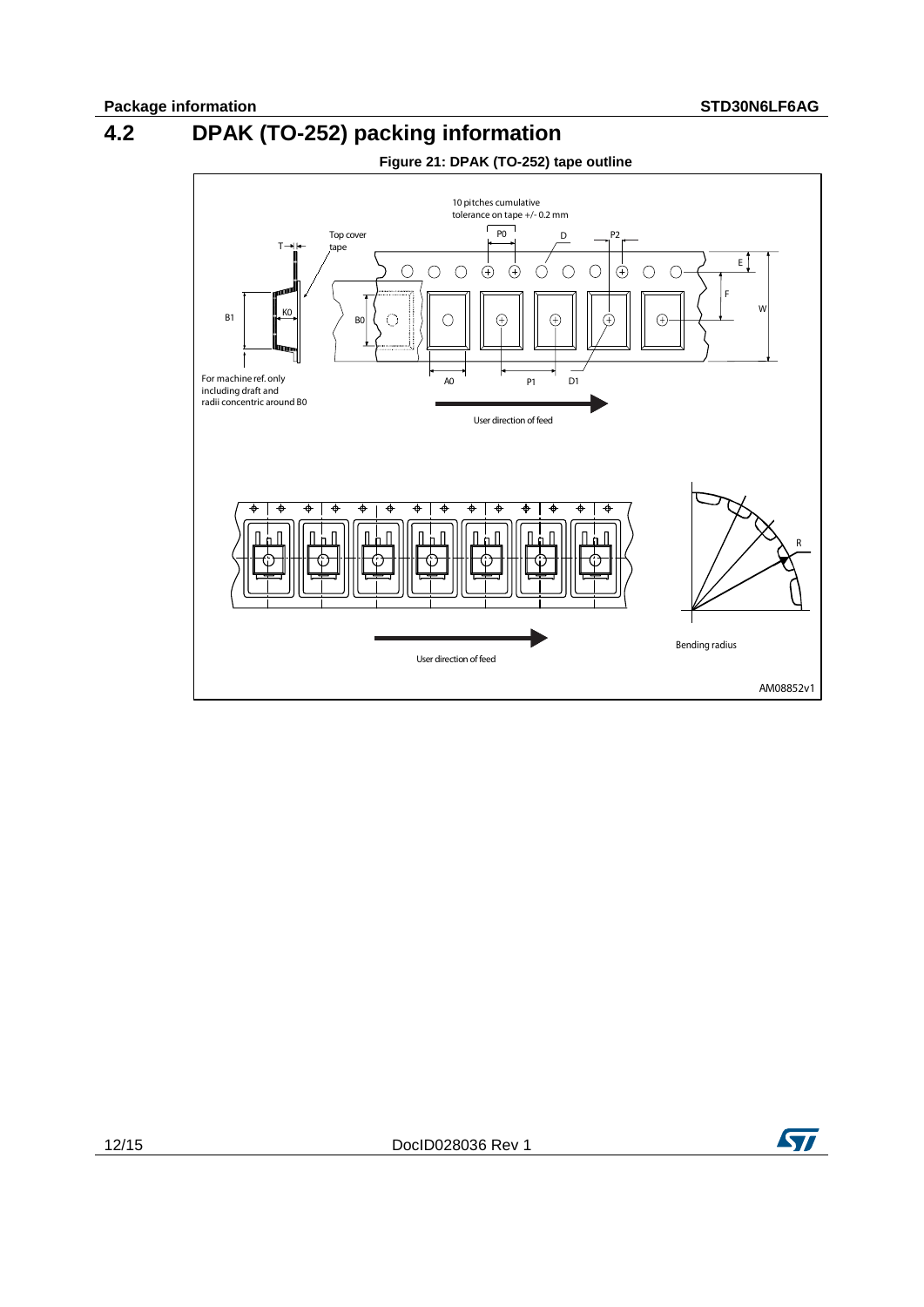### **Figure 22: DPAK (TO-252) reel outline**

#### **STD30N6LF6AG Package information**



| Table 5. Dr AK (TO-202) tape and reef mechanical data |             |                |             |      |      |  |
|-------------------------------------------------------|-------------|----------------|-------------|------|------|--|
|                                                       | <b>Tape</b> |                |             | Reel |      |  |
|                                                       | mm          |                |             | mm   |      |  |
| Dim.                                                  | Min.        | Max.           | Dim.        | Min. | Max. |  |
| A0                                                    | 6.8         | $\overline{7}$ | A           |      | 330  |  |
| B <sub>0</sub>                                        | 10.4        | 10.6           | B           | 1.5  |      |  |
| <b>B1</b>                                             |             | 12.1           | $\mathbf C$ | 12.8 | 13.2 |  |
| D                                                     | 1.5         | 1.6            | D           | 20.2 |      |  |
| D <sub>1</sub>                                        | 1.5         |                | G           | 16.4 | 18.4 |  |
| E                                                     | 1.65        | 1.85           | N           | 50   |      |  |
| $\mathsf F$                                           | 7.4         | 7.6            | T           |      | 22.4 |  |
| K <sub>0</sub>                                        | 2.55        | 2.75           |             |      |      |  |
| P <sub>0</sub>                                        | 3.9         | 4.1            | Base qty.   |      | 2500 |  |
| P <sub>1</sub>                                        | 7.9         | 8.1            | Bulk qty.   |      | 2500 |  |
| P <sub>2</sub>                                        | 1.9         | 2.1            |             |      |      |  |
| $\mathsf{R}$                                          | 40          |                |             |      |      |  |
| T                                                     | 0.25        | 0.35           |             |      |      |  |
| W                                                     | 15.7        | 16.3           |             |      |      |  |

**Table 9: DPAK (TO-252) tape and reel mechanical data**

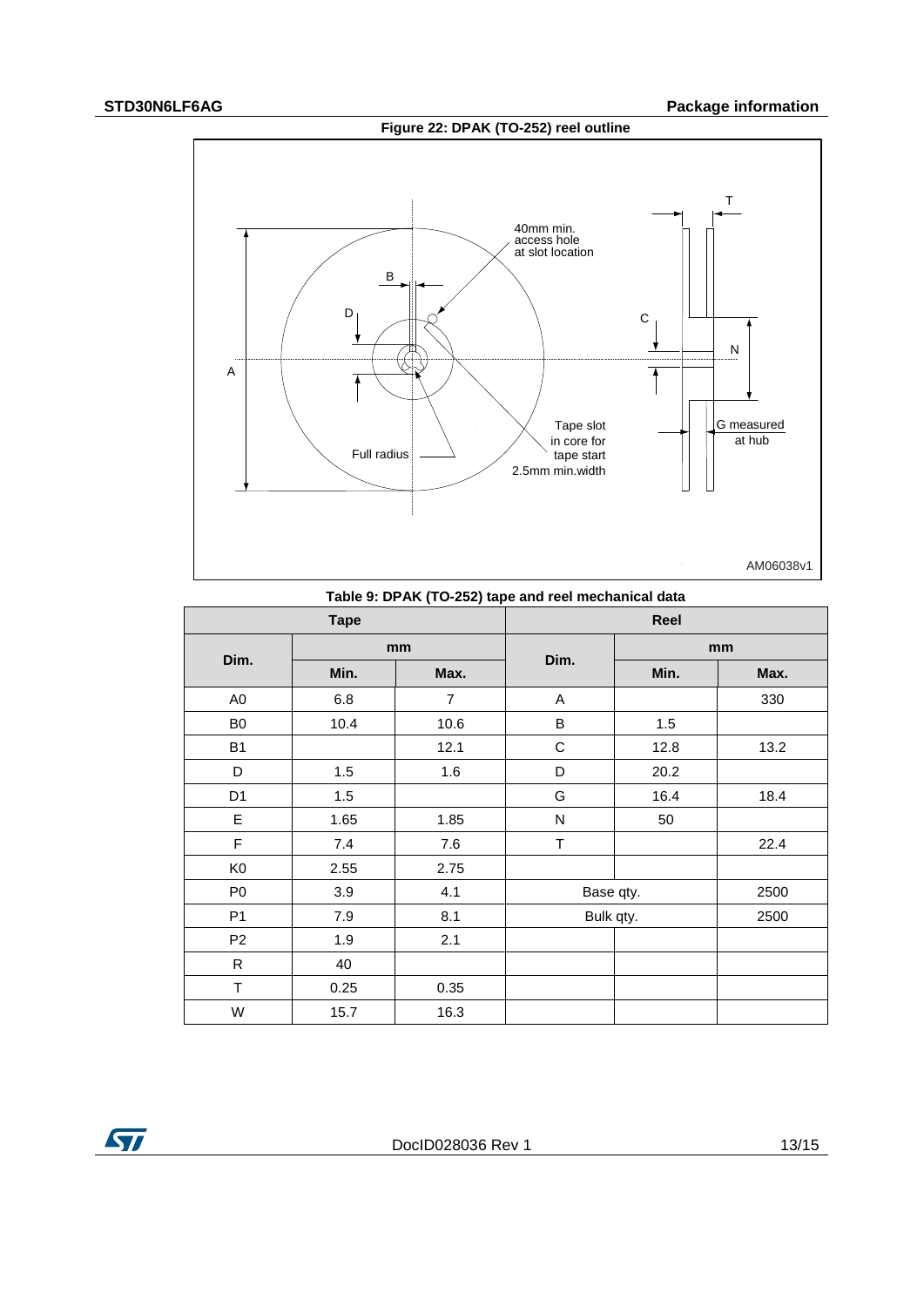## **5 Revision history**

**Table 10: Document revision history**

<span id="page-13-0"></span>

| <b>Date</b> | <b>Revision</b> | <b>Changes</b> |
|-------------|-----------------|----------------|
| 30-Jun-2015 |                 | First release. |